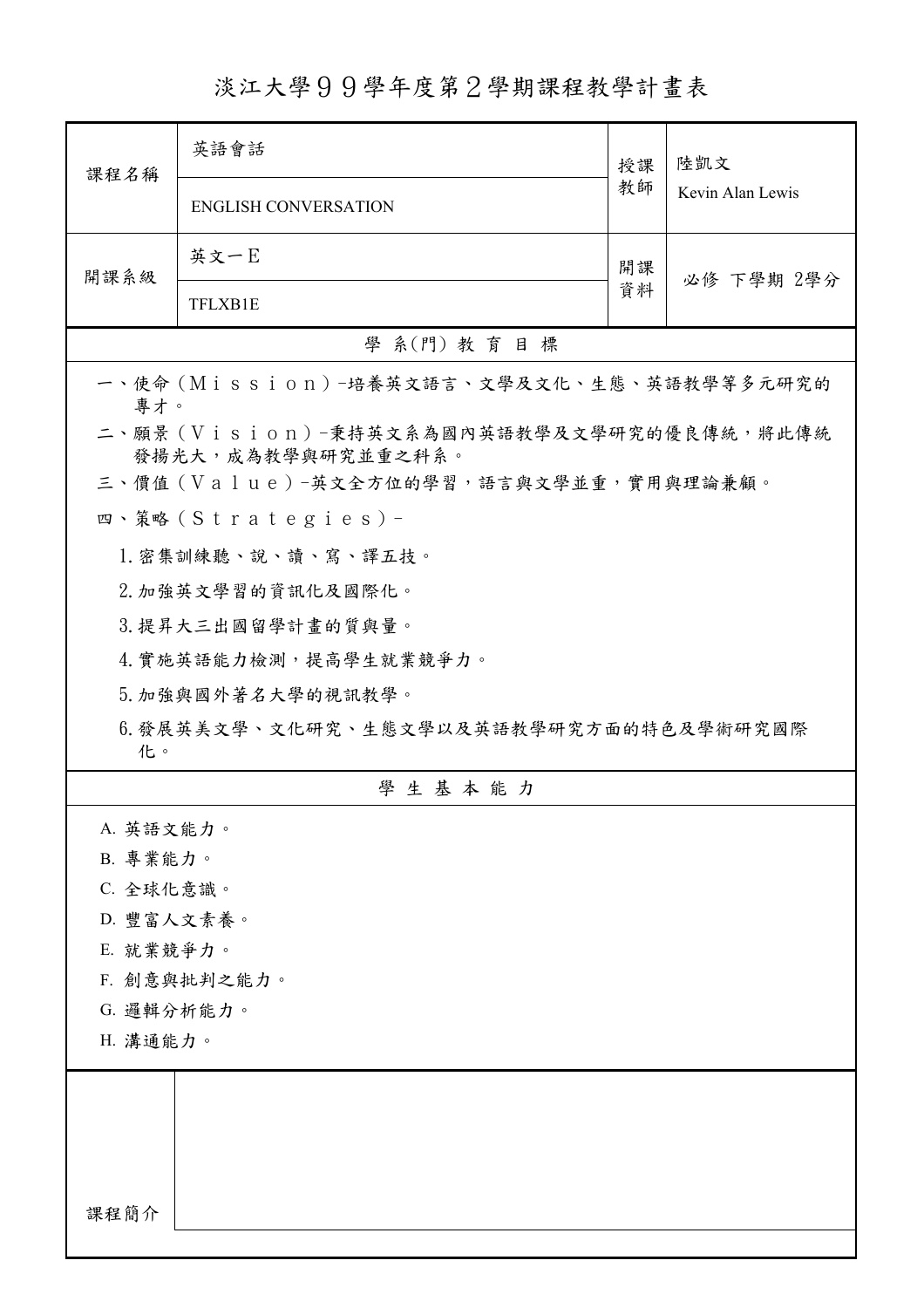|                                                                                                                                                                                                                                                                                                    |                            | In this beginning-level class, students will learn and practice basic speaking<br>and listening skills, for interpersonal communication. Daily topics of interest<br>and relevance to students will be discussed via pair or small-group<br>discussions. |                                                                                                                 |                              |             |  |  |  |  |
|----------------------------------------------------------------------------------------------------------------------------------------------------------------------------------------------------------------------------------------------------------------------------------------------------|----------------------------|----------------------------------------------------------------------------------------------------------------------------------------------------------------------------------------------------------------------------------------------------------|-----------------------------------------------------------------------------------------------------------------|------------------------------|-------------|--|--|--|--|
|                                                                                                                                                                                                                                                                                                    |                            |                                                                                                                                                                                                                                                          |                                                                                                                 |                              |             |  |  |  |  |
| 本課程教學目標與目標層級、學生基本能力相關性                                                                                                                                                                                                                                                                             |                            |                                                                                                                                                                                                                                                          |                                                                                                                 |                              |             |  |  |  |  |
| 一、目標層級(選填):<br>(一)「認知」(Cognitive 簡稱C)領域:C1 記憶、C2 瞭解、C3 應用、C4 分析、<br>C5 評鑑、C6 創造<br>(二)「技能 <sub>」</sub> (Psychomotor 簡稱P)領域:P1 模仿、P2 機械反應、P3 獨立操作、<br>P4 聯結操作、P5 自動化、P6 創作<br>(三)「情意」(Affective 簡稱A)領域:A1 接受、A2 反應、A3 重視、A4 組織、<br>A5 内化、A6 實踐                                                      |                            |                                                                                                                                                                                                                                                          |                                                                                                                 |                              |             |  |  |  |  |
| 二、教學目標與「目標層級」、「學生基本能力」之相關性:<br>(一)請先將課程教學目標分別對應前述之「認知」、「技能」與「情意」的各目標層級,<br>惟單項教學目標僅能對應C、P、A其中一項。<br>(二)若對應「目標層級」有1~6之多項時,僅填列最高層級即可(例如:認知「目標層級」<br>對應為C3、C5、C6項時,只需填列C6即可,技能與情意目標層級亦同)。<br>(三)再依據所訂各項教學目標分別對應該系「學生基本能力」。單項教學目標若對應「學<br>生基本能力」有多項時,則可填列多項「學生基本能力」(例如:「學生基本能力」可<br>對應A、AD、BEF時,則均填列)。 |                            |                                                                                                                                                                                                                                                          |                                                                                                                 |                              |             |  |  |  |  |
| 序                                                                                                                                                                                                                                                                                                  |                            | 教學目標(中文)                                                                                                                                                                                                                                                 | 教學目標(英文)                                                                                                        |                              | 相關性         |  |  |  |  |
| 號                                                                                                                                                                                                                                                                                                  |                            |                                                                                                                                                                                                                                                          |                                                                                                                 | 目標層級                         | 學生基本能力      |  |  |  |  |
| 1                                                                                                                                                                                                                                                                                                  |                            |                                                                                                                                                                                                                                                          | Students will learn and<br>practice basic speaking and<br>listening skills, for<br>interpersonal communication. | C4                           | <b>ADFH</b> |  |  |  |  |
|                                                                                                                                                                                                                                                                                                    |                            |                                                                                                                                                                                                                                                          | 教學目標之教學策略與評量方法                                                                                                  |                              |             |  |  |  |  |
| 序<br>號                                                                                                                                                                                                                                                                                             |                            | 教學目標                                                                                                                                                                                                                                                     | 教學策略                                                                                                            | 評量方法                         |             |  |  |  |  |
| 1                                                                                                                                                                                                                                                                                                  |                            |                                                                                                                                                                                                                                                          | 课堂講授、分組討論、參觀實<br>習                                                                                              | 出席率、報告、討<br>論、小考、期中考、期<br>末考 |             |  |  |  |  |
| 授課進度表                                                                                                                                                                                                                                                                                              |                            |                                                                                                                                                                                                                                                          |                                                                                                                 |                              |             |  |  |  |  |
| 週<br>次                                                                                                                                                                                                                                                                                             | 日期起訖                       | 內 容 (Subject/Topics)                                                                                                                                                                                                                                     |                                                                                                                 | 備註                           |             |  |  |  |  |
| 1                                                                                                                                                                                                                                                                                                  | $100/02/14$ ~<br>100/02/20 | Introduction. General speaking activities                                                                                                                                                                                                                |                                                                                                                 |                              |             |  |  |  |  |
| $\overline{2}$                                                                                                                                                                                                                                                                                     | $100/02/21$ ~<br>100/02/27 | Unit $5$ - Holidays and Traditions                                                                                                                                                                                                                       |                                                                                                                 |                              |             |  |  |  |  |
| 3                                                                                                                                                                                                                                                                                                  | $100/02/28$ ~<br>100/03/06 | Unit $5$ - Holidays and Traditions                                                                                                                                                                                                                       |                                                                                                                 |                              |             |  |  |  |  |
| $\overline{4}$                                                                                                                                                                                                                                                                                     | $100/03/07$ ~<br>100/03/13 | Adjective clauses practice activity                                                                                                                                                                                                                      |                                                                                                                 |                              |             |  |  |  |  |
| 5                                                                                                                                                                                                                                                                                                  | $100/03/14$ ~<br>100/03/20 | Customs and weddings                                                                                                                                                                                                                                     |                                                                                                                 |                              |             |  |  |  |  |
|                                                                                                                                                                                                                                                                                                    |                            |                                                                                                                                                                                                                                                          |                                                                                                                 |                              |             |  |  |  |  |